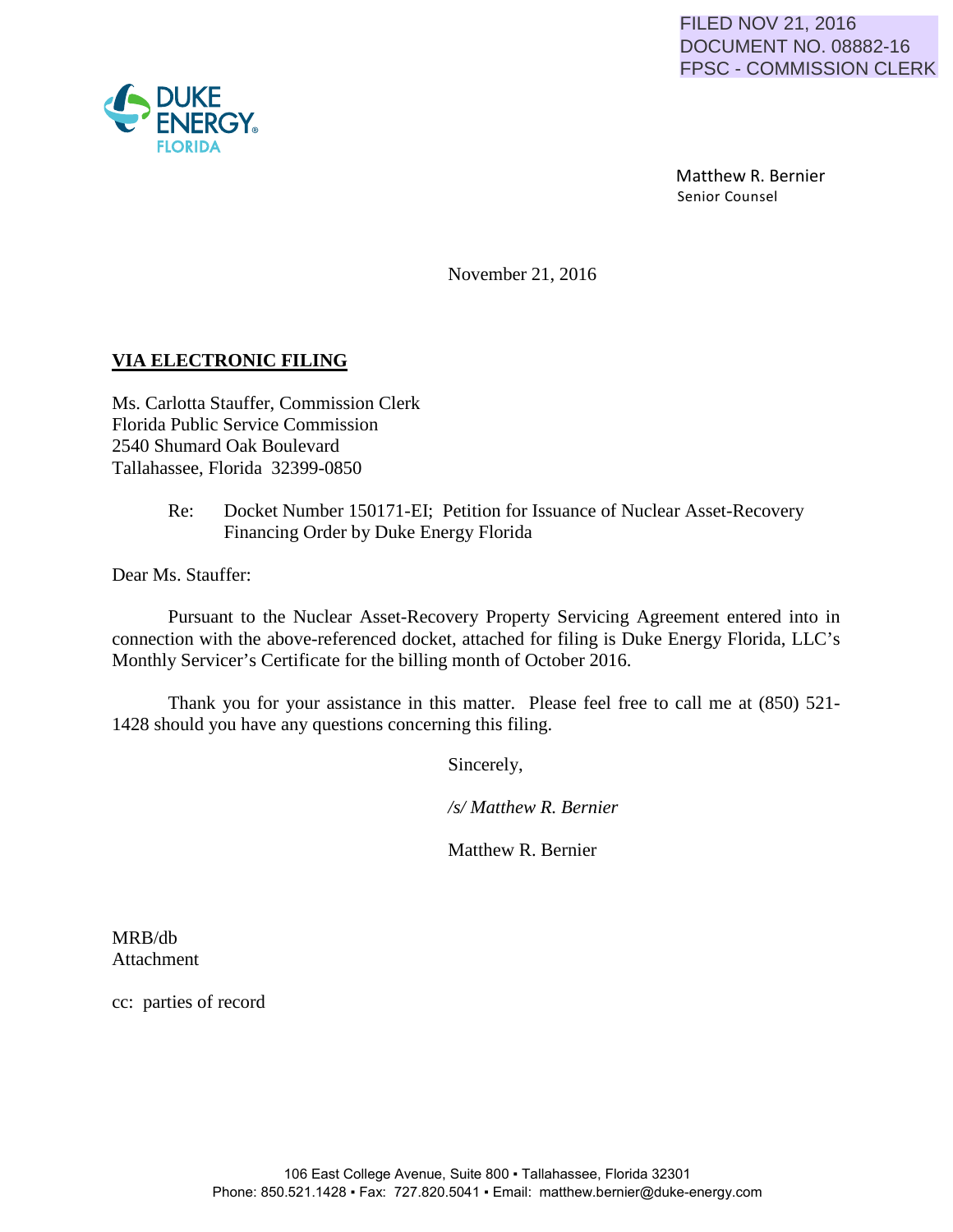# **MONTHLY SERVICER'S CERTIFICATE DUKE ENERGY FLORIDA PROJECT FINANCE, LLC**

### **\$1,294,290,000 Series A Senior Secured Nuclear Asset-Recovery Bonds**

Pursuant to SECTION 3.01(b) ot the Nuclear Asset-Recovery Property Servicing Agreement dated as of June 22, 2016 by and between Duke Energy Florida, Inc., as Servicer, and Duke Energy Florida Project Finance, LLC, as Issuer (the "Servicing Agreement"), the Servicer does hereby certify as follows:

Capitalized terms used but not defined in this Monthly Servicer's Certificate have their respective meanings as set forth in the Servicing Agreement. References herein to certain sections and subsections are references to the respective sections or subsections of the Servicing Agreement.

#### Current BILLING MONTH: October 2016

#### Current BILLING MONTH: 9/29/2016 10/27/2016

| Standard Billing for prior BILLING MONTH: September 2016       |                   |       |
|----------------------------------------------------------------|-------------------|-------|
| <b>Residential Total Billed</b>                                | \$<br>251,531,019 |       |
| Residential NUCLEAR ASSET-RECOVERY CHARGE ("NARC") Billed      | 6,022,634         | 2.39% |
|                                                                |                   |       |
| General Service Non-Demand Total Billed                        | 22,525,209        |       |
| General Service Non-Demand NARC Billed                         | 433,022           | 1.92% |
|                                                                |                   |       |
| General Service Billed                                         | 1,154,820         |       |
| General Service NARC Billed                                    | 23,347            | 2.02% |
|                                                                |                   |       |
| General Service Demand Total Billed                            | 110,360,685       |       |
| <b>General Service Demand NARC Billed</b>                      | 2,699,927         | 2.45% |
|                                                                |                   |       |
| Curtailable Total Billed                                       | 917,799           |       |
| Curtailable NARC Billed                                        | 17,796            | 1.94% |
|                                                                |                   |       |
| Interruptible Total Billed                                     | 8,935,511         |       |
| Interruptible NARC Billed                                      | 252,261           | 2.82% |
| <b>Lighting Total Billed</b>                                   | 1,889,938         |       |
| Lighting NARC Billed                                           | 13,748            | 0.73% |
|                                                                |                   |       |
| YTD Net Write-offs as a % of Total Billed Revenue (see Note 1) |                   |       |
| Non-Residential Class Customer Write-offs                      |                   |       |
| Residential Class Customer Write-offs                          |                   |       |
| <b>Total Write-offs</b>                                        | 0.17%             |       |
|                                                                |                   |       |
| Aggregate NARC Collections (see Note 2)                        |                   |       |
| <b>Total NARC Remitted for Current BILLING MONTH</b>           |                   |       |
| <b>Residential NARC Collected</b>                              | \$<br>5,246,713   |       |
| General Service Non-Demand NARC Collected                      | 377,234           |       |
| <b>General Service NARC Collected</b>                          | 20,339            |       |
| General Service Demand NARC Collected                          | 2,352,084         |       |
| Curtailable NARC Collected                                     | 15,503            |       |
| Interruptible NARC Collected                                   | 219,761           |       |
| <b>Lighting NARC Collected</b>                                 | 11,977            |       |
| <b>Sub-Total of NARC Collected</b>                             | Ŝ.<br>8,243,612   |       |

\$

8,243,612

Total Current NARC Collected and Remitted